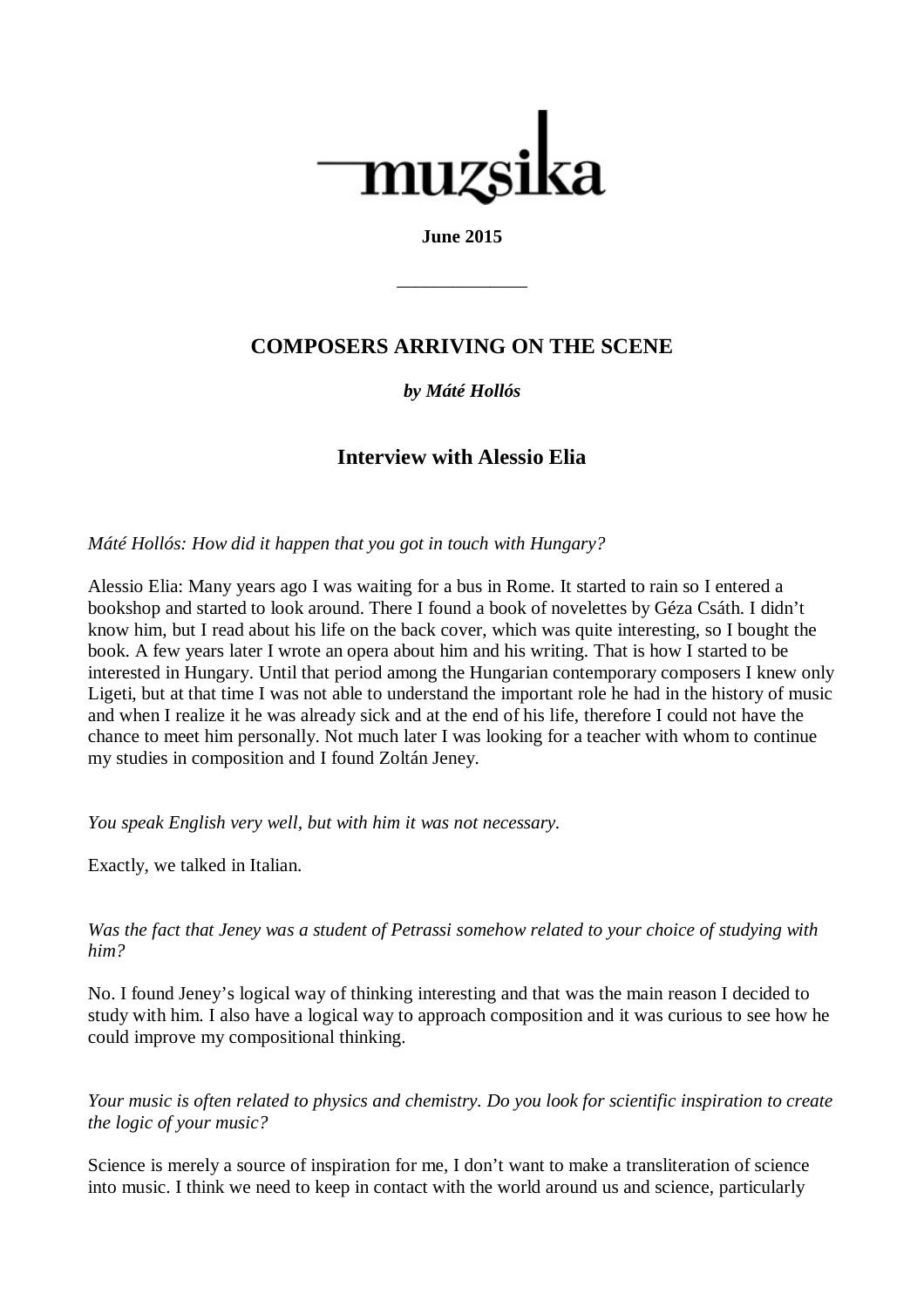physics, can give an explanation of it. Science can offer a way of being related to the world much deeper than cultivating shared musical languages, which are far more subject to fashions. Naturally there are also fashions in the field of science: for example at present the string theory has acquired a relevant and shared interest, but generally speaking science can provide acceptable answers to the many questions the world raises. In any case to me the most important thing in music is to create something for the ears.

*If you listen to the works of some contemporary colleagues who don't use this source of inspiration, but rather rhythmical, lyrical or epic elements, don't you find their compositions contemporary enough?*

Naturally I have taste preferences, but I don't reject a work because it doesn't employ the same source of inspiration or background I use. In making music the most important features are the quality and the excellence of the technique.

*Let me ask you a provocative question. Don't you think that you and other composers who work on the basis of scientific systems need a kind of assurance that the musical construction made by you should be justified by some measureable order of the real world?* 

Science is only one element of my compositional tools. Two recent works of mine, a *Credo* employing a Latin text and another piece for choir and ensemble which is based on a  $15<sup>th</sup>$  century manuscript have nothing to do with science. The text of this last work is still indecipherable, but we could know somehow the content because of the many drawings it shows: it is an essay of pharmacology, astronomy and botany.

*How can you shape the chorus' song if we don't know, not only the content of the text, but even more the pronunciation?* 

This is really a challenge. An English professor and scholar, Stephen Bax, who is an expert of languages and manuscripts, claimed to have deciphered 14 scripts, providing also the plausible sounds of them. I have employed in my piece a text that makes use of those sounds.

### *Who discovered this manuscript and where was it discovered?*

Voynich, who also discovered other rare books from the  $19<sup>th</sup>$  century. He found this manuscript in an Italian monastery [Villa Mondragone] and now it is preserved at Yale University.

*I read an interview with you published in* Dal+Szerző*, the Magazine of the Hungarian Bureau for the Protection of Authors' Rights, where you declare you are not bound to any nation. Did you never feel any belonging? Not even at the beginning of your career? Your Italian roots didn't play any role? You spent many years in different parts of Europe: were you not influenced by the German or Scandinavian music for example?*

I have been influenced by composers, but this does not stand in any relation to their nationality. I found them instinctively. I do not think that music has a feature which can be labeled German, Hungarian, Italian or any other. In France for example, there are several trends, like the spectral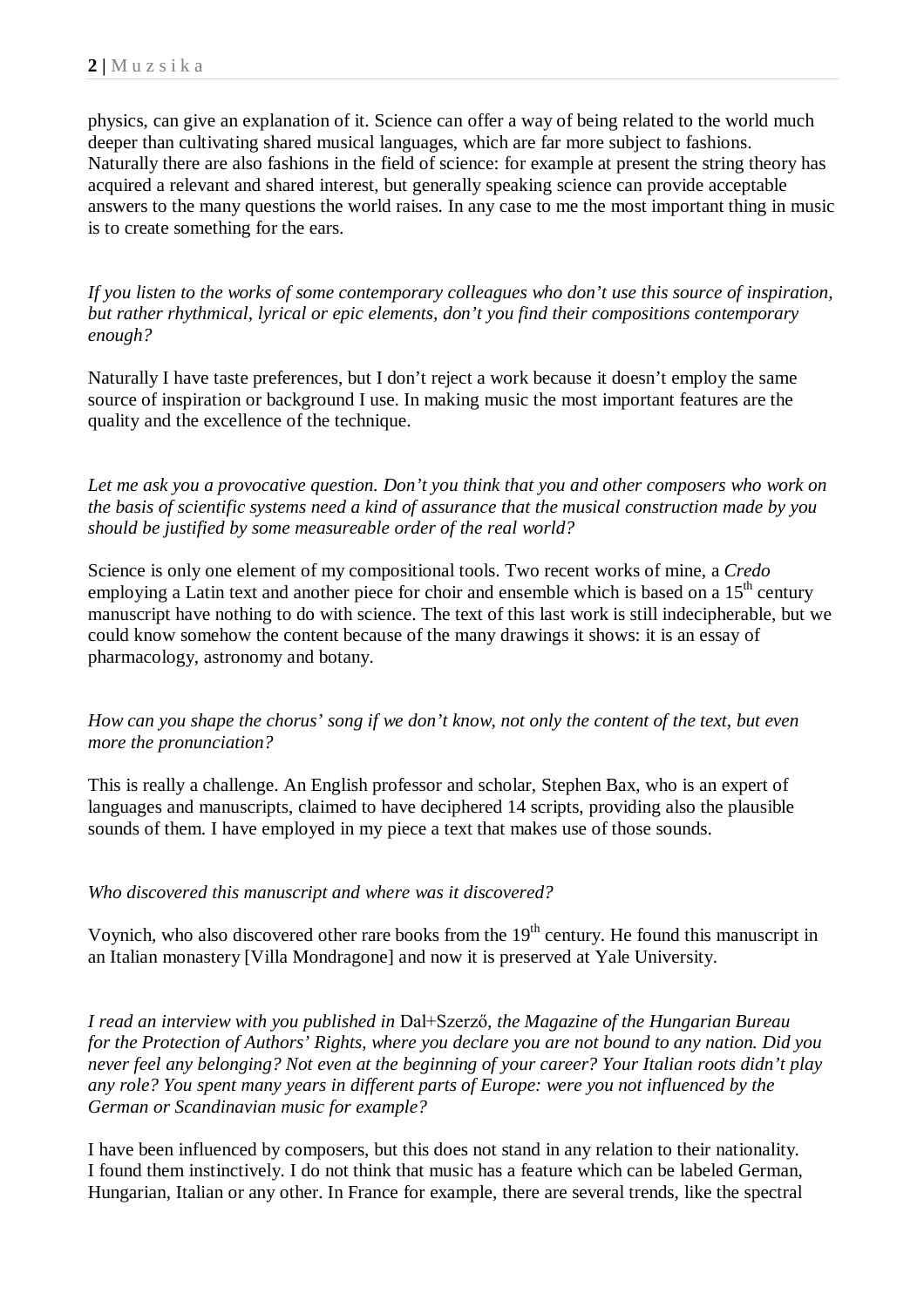music, which is a tendency shared by a number of composers only, but it is no more French than any of the other trends there.

*I am not asking from the point of view of a musical nationalism, but it is evident and demonstrable that in the opus of many Hungarian composers there is a kind of Hungarian declamation, or the Baltic countries have a type of "Nordic" voice and so on.*

I never asked myself what is Italian or even Hungarian in my music. I left Italy when I was 25 and my first musical education developed in Italian schools where the studies put an emphasis on classical music. For example at the end of the  $5<sup>th</sup>$  class there is an exam of 36 hours, during which the student is "enclosed" in the school building and there he should write a fugue in the style of Bach. This is a very good practice for writing in the style of historical composers but it could slow down the process of developing of an original style. I was very lucky because my teacher there, Giovanni Piazza was very open-minded and encouraged me to find my own voice.

#### *The classical music training influences also the Hungarian system of teaching. I remember when I was a student of the Liszt Academy and when we met the Polish colleagues of the same age who didn't have the same way of teaching, they told us that putting a stress on the tradition would have hindered them to find their own voices. But even with so, let me provoke you. In the last 50–100 years we can find a lot of works of composers who based their music on ideas that have created works well constructed but that didn't find a way to touch the audience. It is important to you to touch the public?*

When I compose, I do not think of a potential public. I don't try to write something in which people could recognize themselves or a type of music they can be pleased by. Music, as I already mentioned, is made for the ears. In my compositional experience the subject of psychoacoustics is quite important. In this sense the period I spent in Norway had a significant importance as I could get in touch with the composer Lasse Thoresen from whom I learnt the aural analysis. He developed a method of aural analysis, which could be used also for the compositional work.

### *How can you describe the effect on you of Thoresen or other professors?*

My music is very different from Thoresen's music. He works on the integration of different types of musical traditions, trying to create in that way his own language and in this he has surely succeeded. One of the first things he said to me was: "the pitch is the last aspect". If music is based on melody and harmony then the pitches are important. In my music the form is based not only on pitches, but even more on the development of acoustical phenomena, the change of the beat rate or the internal resonance of the sounds for example. This led me to what I call *polysystemism*, the integration of different tuning systems. The *polysystemism* is able to provide complex acoustic phenomena. This is not a mere theory: although the theory requires calculations [in order to ensure the exactness of the frequencies of the different tuning systems employed], the listener is able to perceive the results.

## *It is really possible for the audience to follow it?*

Following is not important. If we face a painting we don't make an analysis of a blue saying that it is darker than another one. When I apply different tuning systems, what is important is the global sounding result.